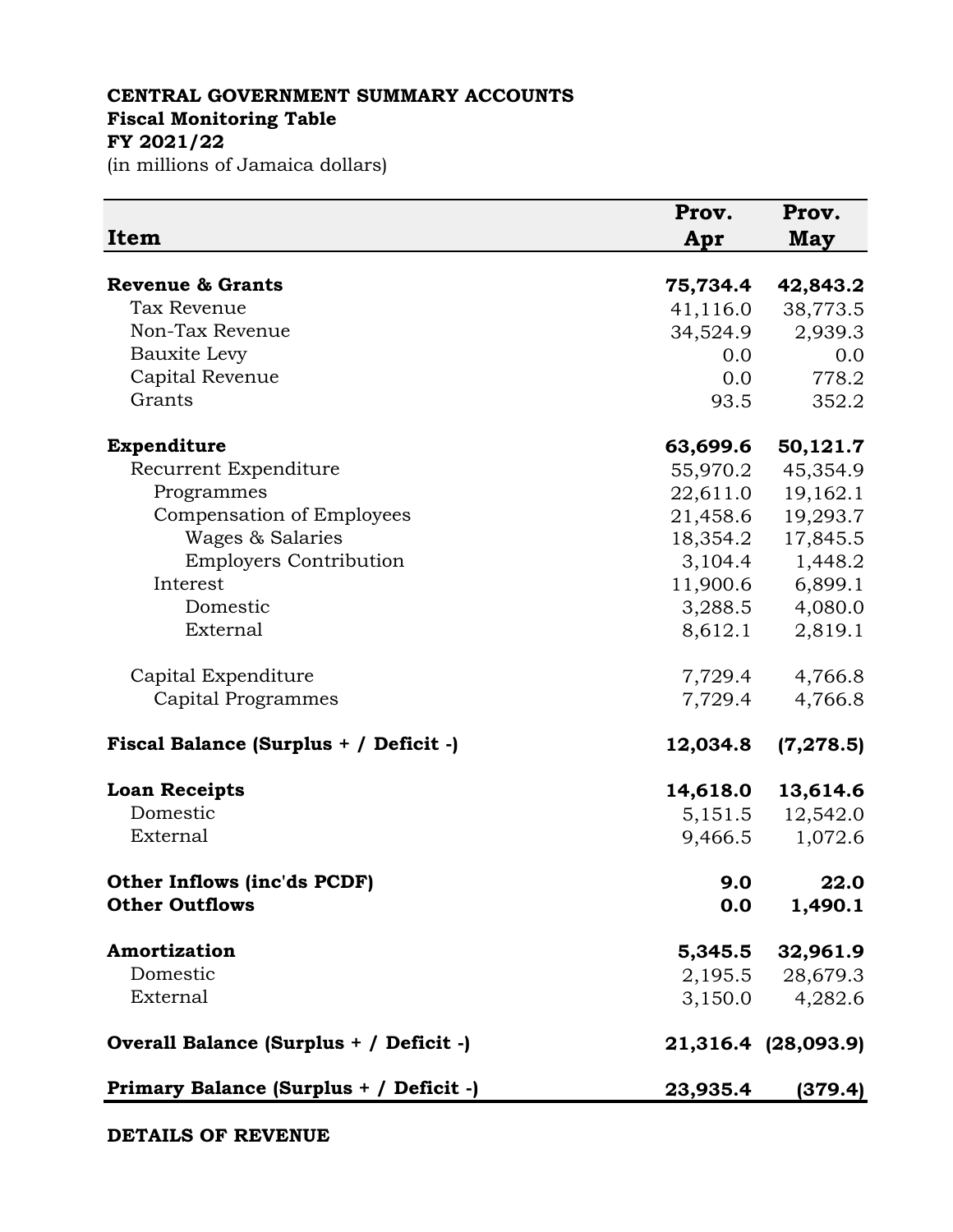## **FY 2021/22**

(in millions of Jamaica dollars)

| <b>Item</b>                 | Prov.<br>Apr | Prov.<br><b>May</b> |
|-----------------------------|--------------|---------------------|
| Revenue & Grants            | 75,734.4     | 42,843.2            |
| Tax Revenue                 | 41,116.0     | 38,773.5            |
| Income and profits          | 10,069.0     | 8,317.4             |
| Bauxite/alumina             | 0.0          | 0.0                 |
| Other companies             | 1,396.9      | 835.2               |
| <b>PAYE</b>                 | 6,272.7      | 5,847.7             |
| Tax on dividend             | 173.0        | 188.7               |
| Other individuals           | 502.4        | 224.1               |
| Tax on interest             | 1,724.0      | 1,221.7             |
| Production and consumption  | 16,400.8     | 15,475.0            |
| <b>MBT</b>                  | 11.7         | 15.0                |
| <b>SCT</b>                  | 3,594.2      | 2,405.6             |
| Environmental Levy          | 144.5        | 5.7                 |
| Motor vehicle licenses      | 357.4        | 398.7               |
| Other licenses              | 767.5        | 65.2                |
| Quarry Tax                  | 0.1          | 27.1                |
| Betting, gaming and lottery | 523.6        | 777.8               |
| <b>Accomodation Tax</b>     | 99.1         | 115.0               |
| Education tax               | 2,622.6      | 2,640.9             |
| Telephone Call Tax          | 177.9        | 418.8               |
| Contractors levy            | 149.6        | 176.8               |
| GCT (Local)                 | 7,658.2      | 7,927.7             |
| Stamp Duty (Local)          | 294.6        | 500.7               |
| <b>International Trade</b>  | 14,646.3     | 14,981.1            |
| <b>Custom Duty</b>          | 3,395.3      | 3,704.8             |
| <b>Stamp Duty</b>           | 168.1        | 193.3               |
| <b>Travel Tax</b>           | 621.0        | 1,141.6             |
| GCT (Imports)               | 6,884.9      | 7,708.4             |
| SCT (imports)               | 3,268.3      | 1,892.0             |
| Environmental Levy          | 308.6        | 340.9               |
| Non-Tax                     | 34,524.9     | 2,939.3             |
| <b>Bauxite Levy</b>         | 0.0          | 0.0                 |
| Capital                     | 0.0          | 778.2               |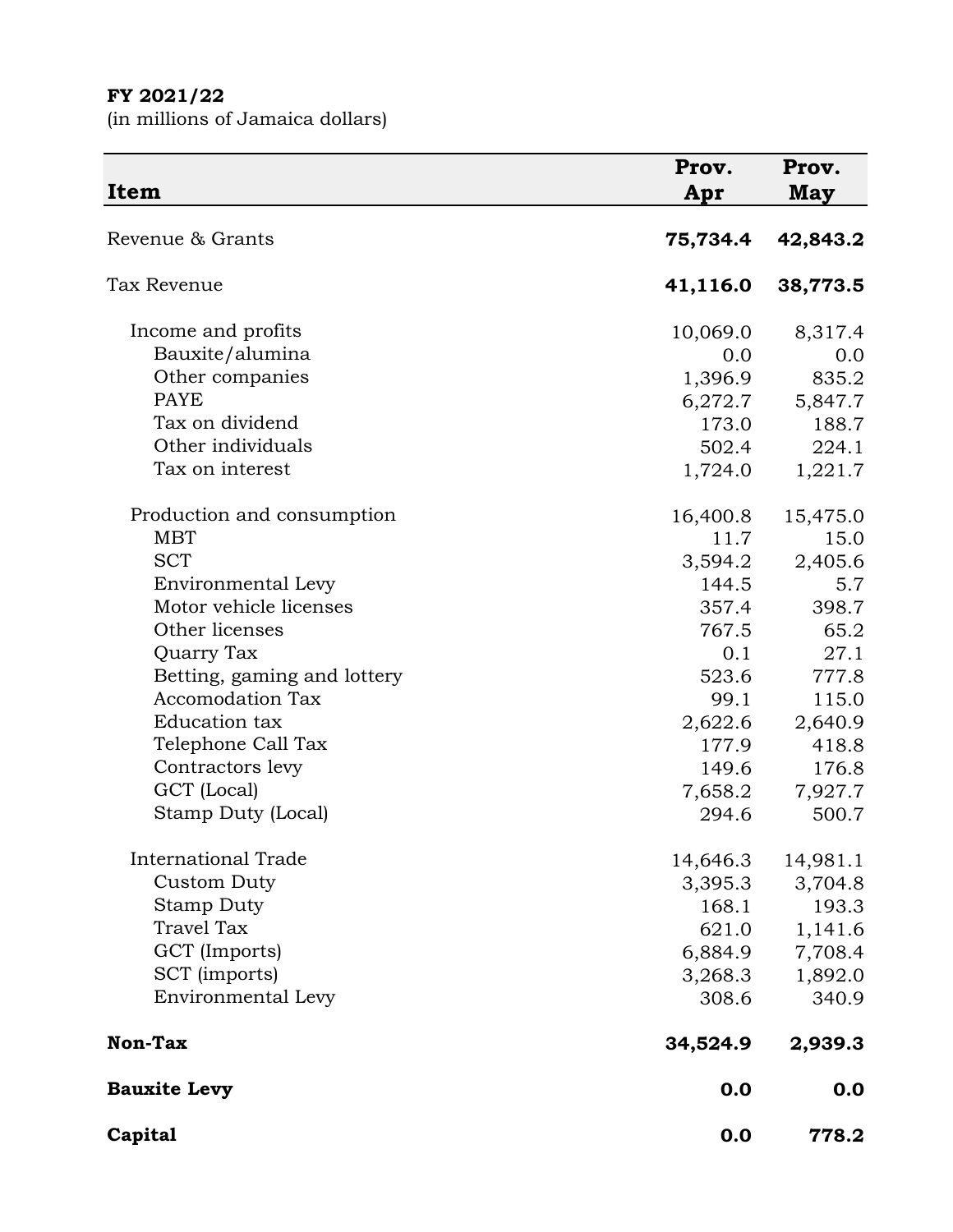**Ministry of Finance & the Public Service December 31, 2021**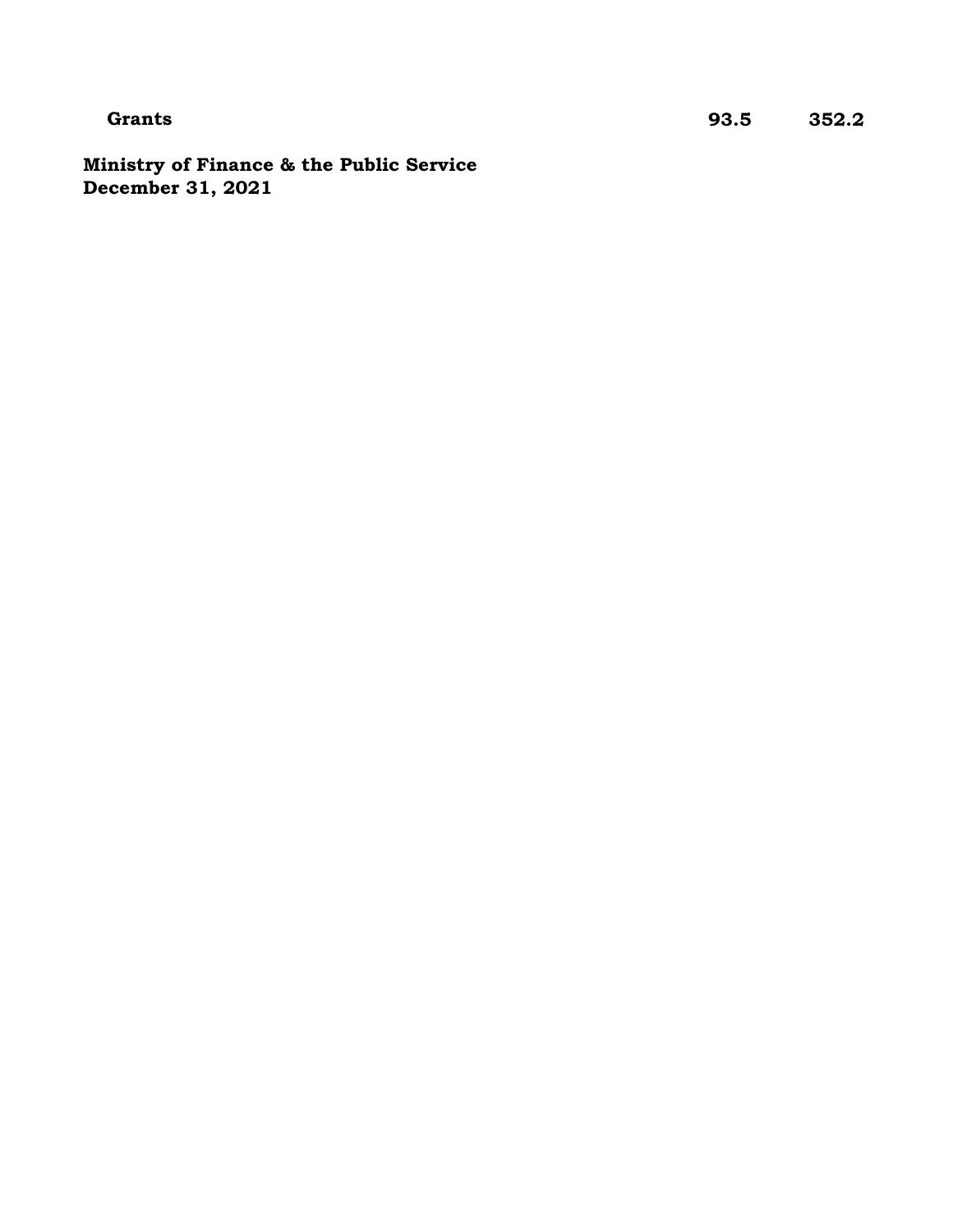| Prov.<br>Jun | Prov.<br>Jul                  | Prov.<br>Aug | Prov.<br>Sep | Prov.<br>Oct                              | Prov.<br><b>Apr-Oct</b> | <b>Budget</b><br><b>Apr-Oct</b> |
|--------------|-------------------------------|--------------|--------------|-------------------------------------------|-------------------------|---------------------------------|
| 56,800.3     | 50,153.5                      | 43,825.8     | 60,565.0     | 45,124.9                                  | 375,047.0               | 377,846.0                       |
| 51,412.1     | 45,365.5                      | 41,366.2     | 50,873.1     | 42,458.0                                  | 311,364.4               | 313,326.8                       |
| 5,295.1      | 2,251.1                       | 2,284.9      | 9,584.6      | 2,304.7                                   | 59,184.6                | 59,680.8                        |
| 0.0          | 0.0                           | 0.0          | 0.0          | 0.0                                       | 0.0                     | 0.0                             |
| 0.0          | 0.0                           | 48.1         | 49.5         | 0.0                                       | 875.8                   | 875.8                           |
| 93.2         | 2,536.9                       | 126.5        | 57.9         | 362.1                                     | 3,622.3                 | 3,962.7                         |
| 51,839.0     | 64,181.6                      | 54,336.8     | 50,287.8     | 59,471.8                                  | 393,938.2               | 393,009.1                       |
| 46,366.4     | 61,355.1                      | 52,672.7     | 46,992.7     | 55,896.5                                  | 364,608.4               | 363,776.0                       |
| 21,315.7     | 24,993.7                      | 19,199.3     | 17,700.5     | 24,698.3                                  | 149,680.6               | 149,113.7                       |
| 19,003.2     | 18,683.6                      | 19,944.1     | 19,189.5     | 18,958.7                                  | 136,531.5               | 137,068.1                       |
| 17,590.3     | 17,229.8                      | 18,486.6     | 17,759.2     | 17,578.8                                  | 124,844.4               | 125,381.0                       |
| 1,412.9      | 1,453.8                       | 1,457.5      | 1,430.3      | 1,379.9                                   | 11,687.1                | 11,687.1                        |
| 6,047.5      | 17,677.7                      | 13,529.3     | 10,102.6     | 12,239.4                                  | 78,396.3                | 77,594.2                        |
| 4,947.0      | 827.1                         | 11,332.5     | 1,841.3      | 3,613.6                                   | 29,930.1                | 29,517.1                        |
| 1,100.5      | 16,850.6                      | 2,196.8      | 8,261.3      | 8,625.8                                   | 48,466.2                | 48,077.2                        |
| 5,472.6      | 2,826.5                       | 1,664.1      | 3,295.1      | 3,575.3                                   | 29,329.9                | 29,233.1                        |
| 5,472.6      | 2,826.5                       | 1,664.1      | 3,295.1      | 3,575.3                                   | 29,329.9                | 29,233.1                        |
|              | 4,961.3 (14,028.1) (10,511.0) |              |              | 10,277.2 (14,346.9) (18,891.2) (15,163.1) |                         |                                 |
| 7,021.8      | 14,109.6                      | 11,609.9     | 2,427.3      | 7,595.5                                   | 70,996.6                | 71,471.8                        |
| 1,395.4      | 13,648.7                      | 8,469.3      | 1,393.6      | 7,446.2                                   | 50,046.7                | 49,778.6                        |
| 5,626.3      | 460.9                         | 3,140.5      | 1,033.7      | 149.4                                     | 20,949.9                | 21,693.1                        |
| 609.3        | 9.0                           | 9.4          | 896.9        | 8.9                                       | 1,564.6                 | 1,564.6                         |
| 2,468.6      | 3,007.7                       | 5,058.9      | 1,449.6      | 1,592.9                                   | 15,067.9                | 13,475.0                        |
| 5,008.1      | 10,346.0                      | 5,564.0      | 6,391.0      | 4,882.9                                   | 70,499.4                | 70,485.0                        |
| 1,394.9      | 1,393.8                       | 2,185.4      | 1,392.9      | 2,185.3                                   | 39,427.1                | 39,420.6                        |
| 3,613.3      | 8,952.2                       | 3,378.6      | 4,998.1      | 2,697.5                                   | 31,072.3                | 31,064.4                        |
|              | 5,115.5 (13,263.2)            | (9,514.6)    |              | 5,760.8 (13,218.2) (31,897.3) (26,086.8)  |                         |                                 |
| 11,008.8     | 3,649.6                       | 3,018.4      | 20,379.8     | (2, 107.5)                                | 59,505.1                | 62,431.1                        |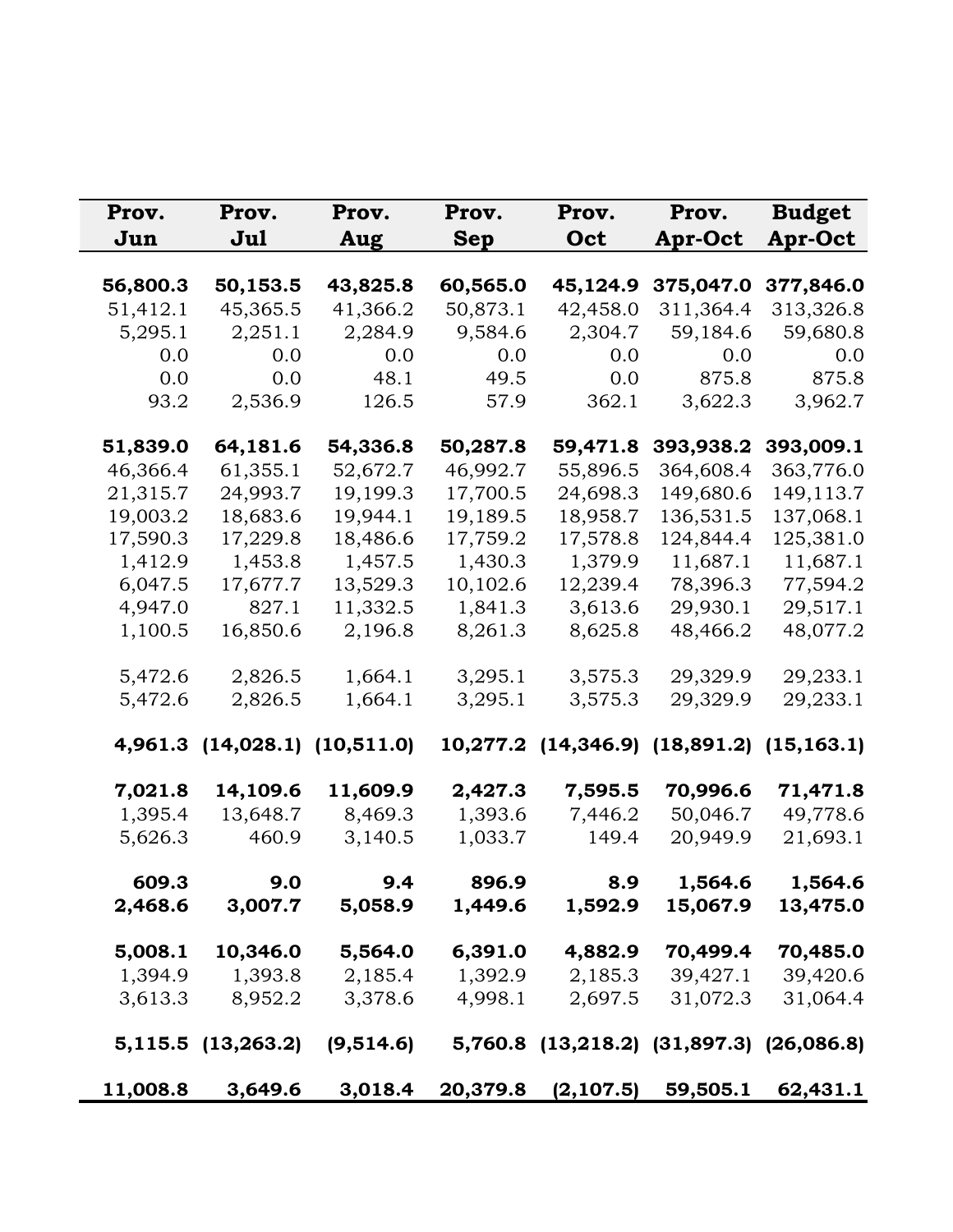| Prov.    | Prov.    | Prov.    | Prov.      | Prov.    | Prov.                        | <b>Budget</b>  |
|----------|----------|----------|------------|----------|------------------------------|----------------|
| Jul      | Jul      | Aug      | <b>Sep</b> | Oct      | Apr-Oct                      | <b>Apr-Oct</b> |
| 56,800.3 | 50,153.5 | 43,825.8 | 60,565.0   |          | 45,124.9 375,047.0 377,846.0 |                |
|          |          |          |            |          |                              |                |
| 51,412.1 | 45,365.5 | 41,366.2 | 50,873.1   |          | 42,458.0 311,364.4 313,326.8 |                |
| 17,461.2 | 9,133.9  | 7,667.0  | 15,777.6   | 8,623.8  | 77,049.8                     | 77,103.6       |
| 0.0      | 0.0      | 0.0      | 0.0        | 0.0      | 0.0                          | 0.0            |
| 10,997.8 | 576.9    | 497.7    | 9,601.6    | 1,003.6  | 24,909.7                     | 24,831.0       |
| 5,294.4  | 5,814.9  | 5,390.6  | 5,594.4    | 5,800.8  | 40,015.5                     | 40,046.8       |
| 50.9     | 151.4    | 46.3     | 91.5       | 141.2    | 843.1                        | 1,069.7        |
| 357.1    | 220.5    | 110.0    | 280.2      | 210.0    | 1,904.4                      | 1,903.0        |
| 761.0    | 2,370.2  | 1,622.4  | 209.9      | 1,468.0  | 9,377.1                      | 9,253.1        |
| 15,809.9 | 17,731.6 | 13,978.1 | 16,939.2   | 14,699.4 | 111,034.0                    | 112,231.1      |
| 13.2     | 13.9     | 8.7      | 8.9        | 11.3     | 82.7                         | 82.9           |
| 2,491.0  | 2,871.3  | 971.7    | 3,626.5    | 1,372.2  | 17,332.6                     | 17,327.6       |
| 0.8      | 130.5    | 6.0      | 1.6        | 169.0    | 458.1                        | 335.8          |
| 423.2    | 419.3    | 311.7    | 415.2      | 397.2    | 2,722.6                      | 2,720.4        |
| 68.6     | 1,218.5  | 76.8     | 64.6       | 108.9    | 2,370.1                      | 2,382.3        |
| 0.9      | 0.0      | 10.6     | 13.4       | 1.0      | 53.2                         | 56.2           |
| 551.0    | 746.3    | 554.7    | 371.5      | 545.5    | 4,070.3                      | 3,868.7        |
| 153.4    | 193.3    | 203.6    | 235.5      | 146.6    | 1,146.4                      | 1,211.2        |
| 2,502.6  | 2,586.1  | 2,628.6  | 2,596.6    | 2,574.3  | 18,151.7                     | 18,164.4       |
| 317.2    | 285.5    | 300.4    | 301.1      | 309.7    | 2,110.7                      | 1,991.5        |
| 166.8    | 184.5    | 171.9    | 96.3       | 171.7    | 1,117.6                      | 1,178.5        |
| 8,420.7  | 8,526.9  | 8,346.0  | 8,782.9    | 8,357.5  | 58,019.9                     | 59,600.7       |
| 700.4    | 555.7    | 387.2    | 424.9      | 534.6    | 3,398.3                      | 3,310.8        |
| 18,141.0 | 18,499.9 | 19,721.1 | 18,156.3   | 19,134.9 | 123,280.6                    | 123,992.1      |
| 4,317.9  | 3,931.5  | 3,922.2  | 4,290.7    | 4,142.2  | 27,704.8                     | 27,953.1       |
| 271.6    | 222.0    | 268.5    | 224.1      | 263.3    | 1,610.9                      | 1,550.2        |
| 1,149.6  | 1,441.6  | 1,651.3  | 1,405.0    | 1,078.8  | 8,489.0                      | 8,840.1        |
| 8,423.8  | 7,689.9  | 8,473.9  | 8,281.6    | 8,394.4  | 55,856.9                     | 56,740.9       |
| 3,643.7  | 4,825.1  | 5,023.3  | 3,603.8    | 4,910.1  | 27,166.3                     | 26,447.7       |
| 334.3    | 389.9    | 381.9    | 351.1      | 346.0    | 2,452.7                      | 2,460.1        |
| 5,295.1  | 2,251.1  | 2,284.9  | 9,584.6    | 2,304.7  | 59,184.6                     | 59,680.8       |
| 0.0      | 0.0      | 0.0      | 0.0        | 0.0      | 0.0                          | 0.0            |
| 0.0      | 0.0      | 48.1     | 49.5       | 0.0      | 875.8                        | 875.8          |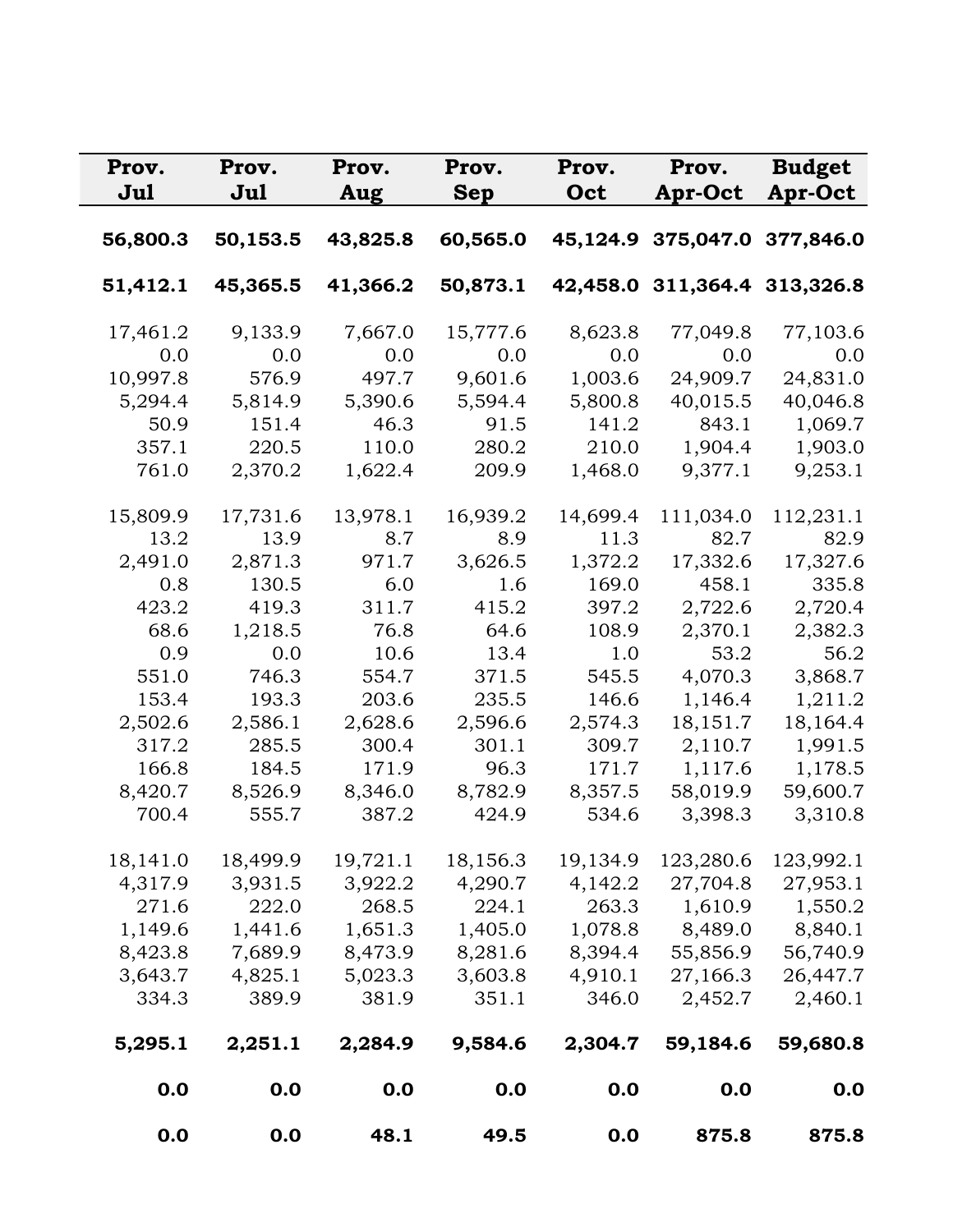**93.2 2,536.9 126.5 57.9 362.1 3,622.3 3,962.7**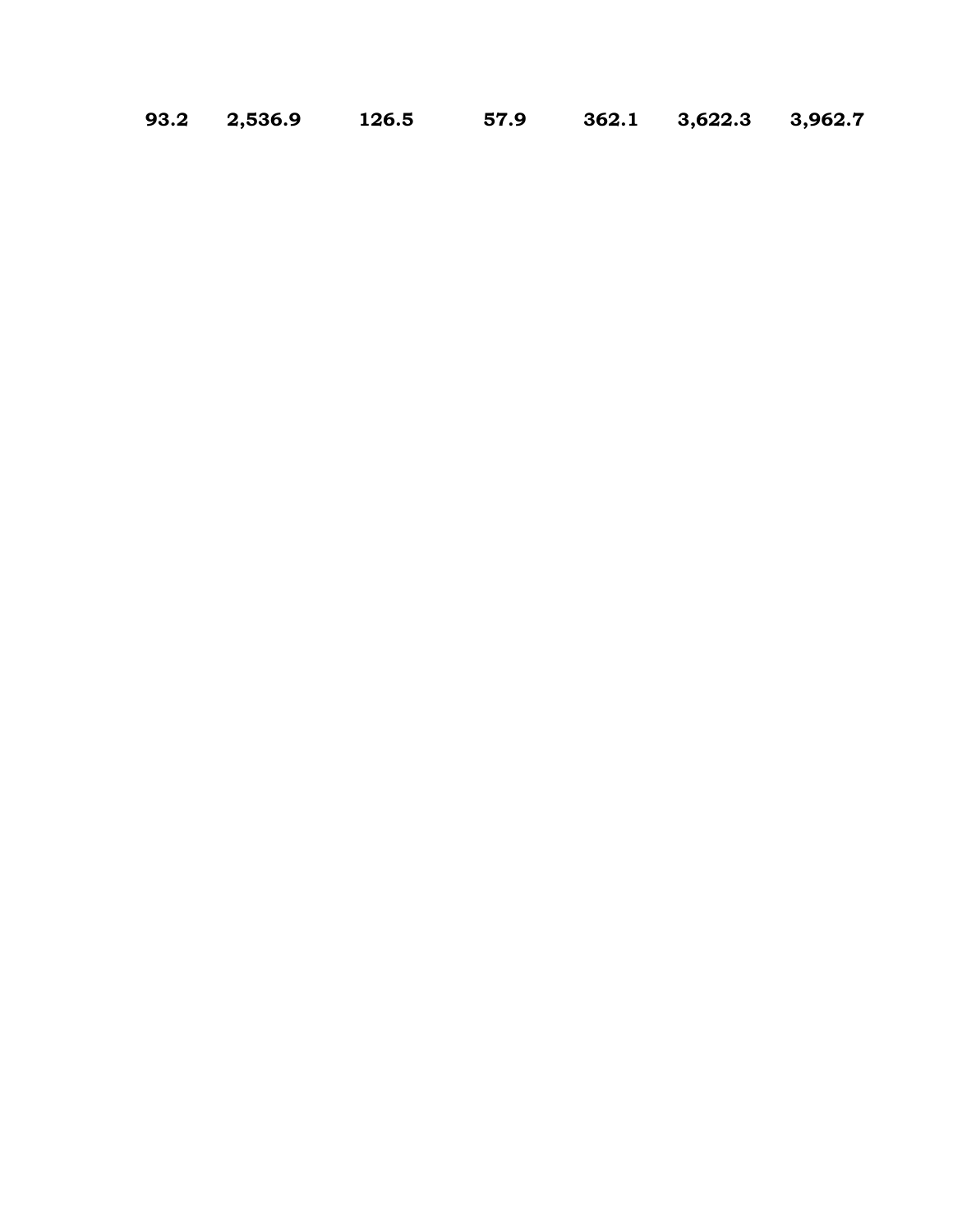| Diff               | Diff $%$ |
|--------------------|----------|
| (2,799.0)          | $-0.7\%$ |
| (1,962.4)          | $-0.6%$  |
| (496.2)            | $-0.8%$  |
| 0.0                | 0.0%     |
| 0.0                | $0.0\%$  |
| (340.4)            | $-8.6%$  |
| 929.1              | 0.2%     |
| 832.3              | 0.2%     |
| 566.9              | 0.4%     |
| (536.6)            | $-0.4%$  |
| (536.6)            | $-0.4%$  |
| 0.0                | 0.0%     |
| 802.0              | 1.0%     |
| 413.0              | 1.4%     |
| 389.0              | 0.8%     |
| 96.7               | 0.3%     |
| 96.7               | 0.3%     |
| (3, 728.1)         | $-24.6%$ |
| (475.1)            | $-0.7%$  |
| 268.1              | 0.5%     |
| (743.3)            | $-3.4%$  |
| (0.0)              | 0.0%     |
| 1,592.9            | 11.8%    |
| 14.4               | 0.0%     |
| 6.6                | 0.0%     |
| 7.8                | $0.0\%$  |
| $(5,810.5)$ -22.3% |          |
| $(2,926.0)$ -4.7%  |          |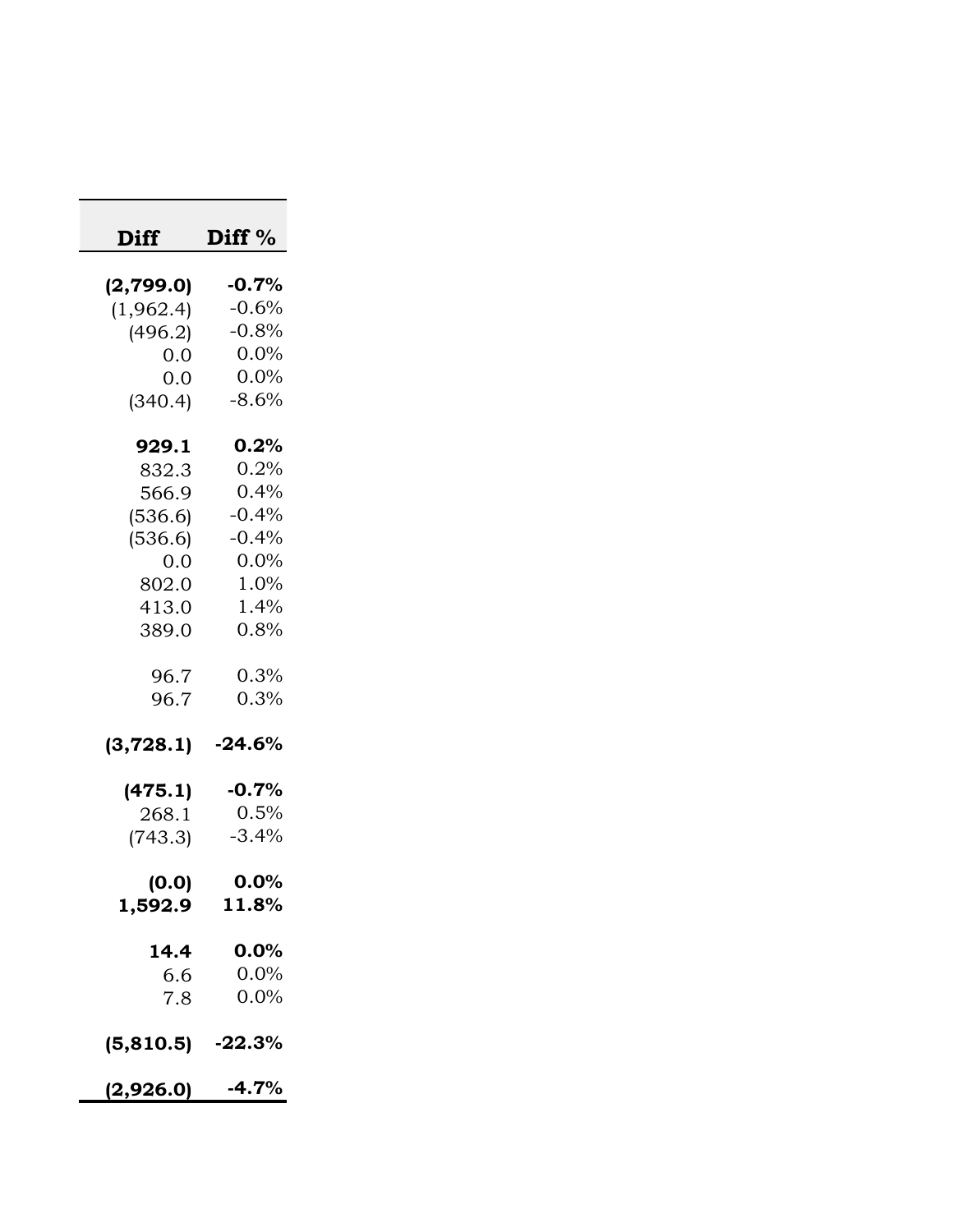| <b>Diff</b>                                                                                                                        | Diff %                                                                                                                                   |
|------------------------------------------------------------------------------------------------------------------------------------|------------------------------------------------------------------------------------------------------------------------------------------|
| (2,799.0)                                                                                                                          | $-0.7%$                                                                                                                                  |
| (1,962.4)                                                                                                                          | $-0.6%$                                                                                                                                  |
| (53.7)<br>0.0<br>78.7<br>(31.3)<br>(226.7)<br>1.4<br>124.0                                                                         | $-0.1\%$<br>$0.0\%$<br>0.3%<br>$-0.1%$<br>$-21.2%$<br>0.1%<br>1.3%                                                                       |
| (1, 197.1)<br>(0.3)<br>4.9<br>122.3<br>2.2<br>(12.2)<br>(3.0)<br>201.6<br>(64.8)<br>(12.6)<br>119.1<br>(60.9)<br>(1,580.7)<br>87.4 | $-1.1%$<br>$-0.3%$<br>$0.0\%$<br>36.4%<br>0.1%<br>$-0.5%$<br>$-5.4%$<br>5.2%<br>$-5.4%$<br>$-0.1%$<br>6.0%<br>$-5.2%$<br>$-2.7%$<br>2.6% |
| (711.5)<br>(248.4)<br>60.7<br>(351.1)<br>(884.0)<br>718.6<br>(7.4)                                                                 | $-0.6%$<br>$-0.9%$<br>3.9%<br>$-4.0%$<br>$-1.6%$<br>2.7%<br>$-0.3%$                                                                      |
| (496.2)                                                                                                                            | $-0.8%$                                                                                                                                  |
| 0.0                                                                                                                                | 0.0%                                                                                                                                     |
| 0.0                                                                                                                                | 0.0%                                                                                                                                     |